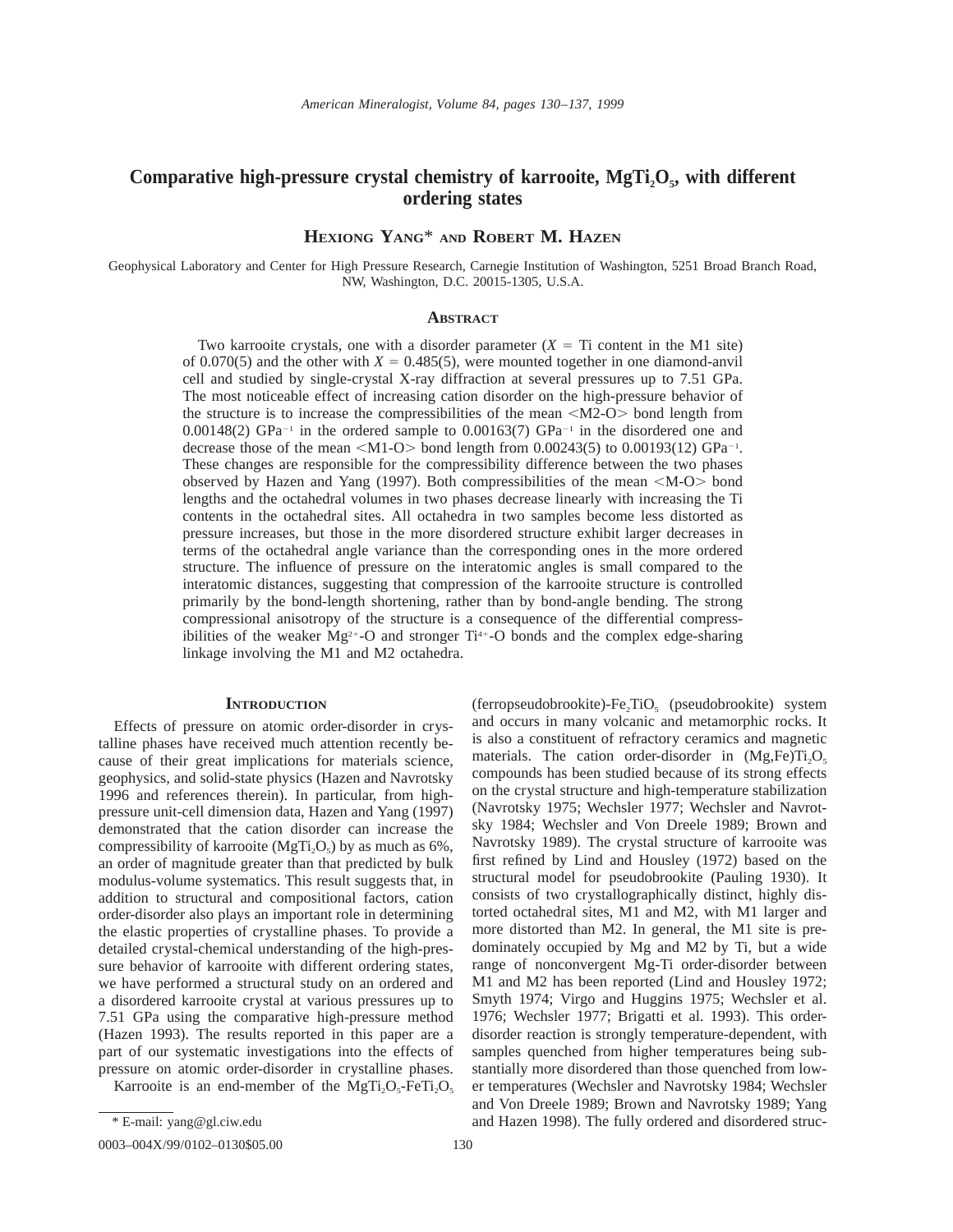| $R\S$<br>Rw <sub>t</sub><br>0.024<br>0.024<br>0.025<br>0.025<br>0.028<br>0.027 |
|--------------------------------------------------------------------------------|
|                                                                                |
|                                                                                |
|                                                                                |
|                                                                                |
|                                                                                |
|                                                                                |
|                                                                                |
| 0.025<br>0.024                                                                 |
|                                                                                |
| 0.030<br>0.029                                                                 |
|                                                                                |
| 0.028<br>0.028                                                                 |
|                                                                                |
| 0.032<br>0.032                                                                 |
| 0.022<br>0.021                                                                 |
|                                                                                |
| 0.024<br>0.025                                                                 |
|                                                                                |
| 0.022<br>0.021                                                                 |
|                                                                                |
| 0.027<br>0.028                                                                 |
|                                                                                |
| 0.032<br>0.031                                                                 |
|                                                                                |
| 0.035<br>0.033                                                                 |
|                                                                                |
| 0.034<br>0.035                                                                 |
|                                                                                |

**TABLE 1.** Crystal data on karrooite annealed at 600 and 1400 °C at various pressures

\* X-ray intensity data were collected at these pressures.

† Residual for internal agreement of symmetry equivalent reflections.

tures are of the crystal-chemical forms of  $(Mg)^{M1}(Ti)_{M2}O_5$ and  $(Mg_{0.333}Ti_{0.667})^{M1}(Ti_{1.333}Mg_{0.667})^{M2}O_5$ , respectively.

### **EXPERIMENTAL PROCEDURES**

The two synthetic karrooite crystals ( $\sim 0.10$  mm  $\times 0.10$ )  $mm \times 0.04$  mm), one of which was quenched rapidly from 600  $\degree$ C and the other from 1400  $\degree$ C (designated as P600 and P1400, respectively), examined here were previously studied by Hazen and Yang (1997) for comparative compressibilities and by Yang and Hazen (1998) for the effects of cation ordering on the crystal structure. The details of the crystal synthesis and quenching experiment were described by Yang and Hazen (1998). The disorder parameter, *X,* defined as the Ti content in the M1 site, is 0.070(5) for P600 and 0.485(5) for P1400. An Inconel  $750\times$  gasket of 0.26 mm in thickness was pre-indented to  $\sim$ 0.10 mm with two diamonds with the anvil faces of 0.70 mm. A 0.40 mm hole was drilled at the center of the pre-indented area and the two crystals were mounted together in a modified Merrill-Bassett diamond-anvil cell with a mixture of 4:1 methanol:ethanol as the pressure medium. Four small ( $\sim$ 10  $\mu$ m) ruby chips were included as the internal pressure calibrant (Mao et al. 1986), from which pressure was determined from the position of the  $R<sub>1</sub>$  laser-induced fluorescence peak, with an error of approximately 0.05 GPa.

A Picker four-circle diffractometer equipped with a Mo  $X$ -ray tube ( $\beta$ -filtered) was used for all  $X$ -ray diffraction measurements. The fixed- $\phi$  mode of data measurement (Finger and King 1978) was employed throughout the

high-pressure experiments to maximize reflection accessibility and minimize attenuation by the diamond cell. Unit-cell parameters were determined by fitting the positions of 14–18 reflections with  $20^{\circ} < 2\theta < 35^{\circ}$ , following the procedure of King and Finger (1979). Xray diffraction intensity data were collected on the basis of the *B*-centered lattice for all accessible reflections with  $0^{\circ}$  < 2 $\theta$  < 60° using  $\omega$  scans of 1° width in step increments of  $0.025^{\circ}$  and 4 s per step counting time. The intensity data were measured at seven pressures up to 7.51 GPa. At 7.51 GPa, a set of intensity data with  $0^{\circ} < 2\theta <$ 30° were also collected for both crystals based on the primitive lattice to check if any reflections violated the symmetry of the *B*-centered lattice; no such reflections were detected. Digitized step data were integrated by the method of Lehmann and Larsen (1974) with background manually reset when necessary. Corrections were made for Lorentz and polarization effects, and for X-ray absorption by the crystal. In addition, corrections were made for absorption by the diamond and beryllium components of the pressure cell. Reflections having intensities greater than  $2\sigma$ <sub>*l*</sub> were considered as observed and were included in refinements, where  $\sigma$ <sub>*I*</sub> is the standard deviation determined from the counting statistics.

The initial structural model of karrooite was taken from Yang and Hazen (1998). Least-squares refinements were carried out using an updated version of RFINE4 (Finger and Prince 1975) in space group *Bbmm.* Neutral atomic scattering factors, including anomalous dispersion corrections for Mg, Ti, and O, were taken from the *Interna-*

 $\ddagger$  Rw = ( $\Sigma w (F_{\rm o} - F_{\rm c})^2 / \Sigma w F_{\rm o}^2$ )<sup>0.5</sup>.<br>§ R =  $\Sigma |F_{\rm o} - F_{\rm c}| / \Sigma |F_{\rm o}|$ .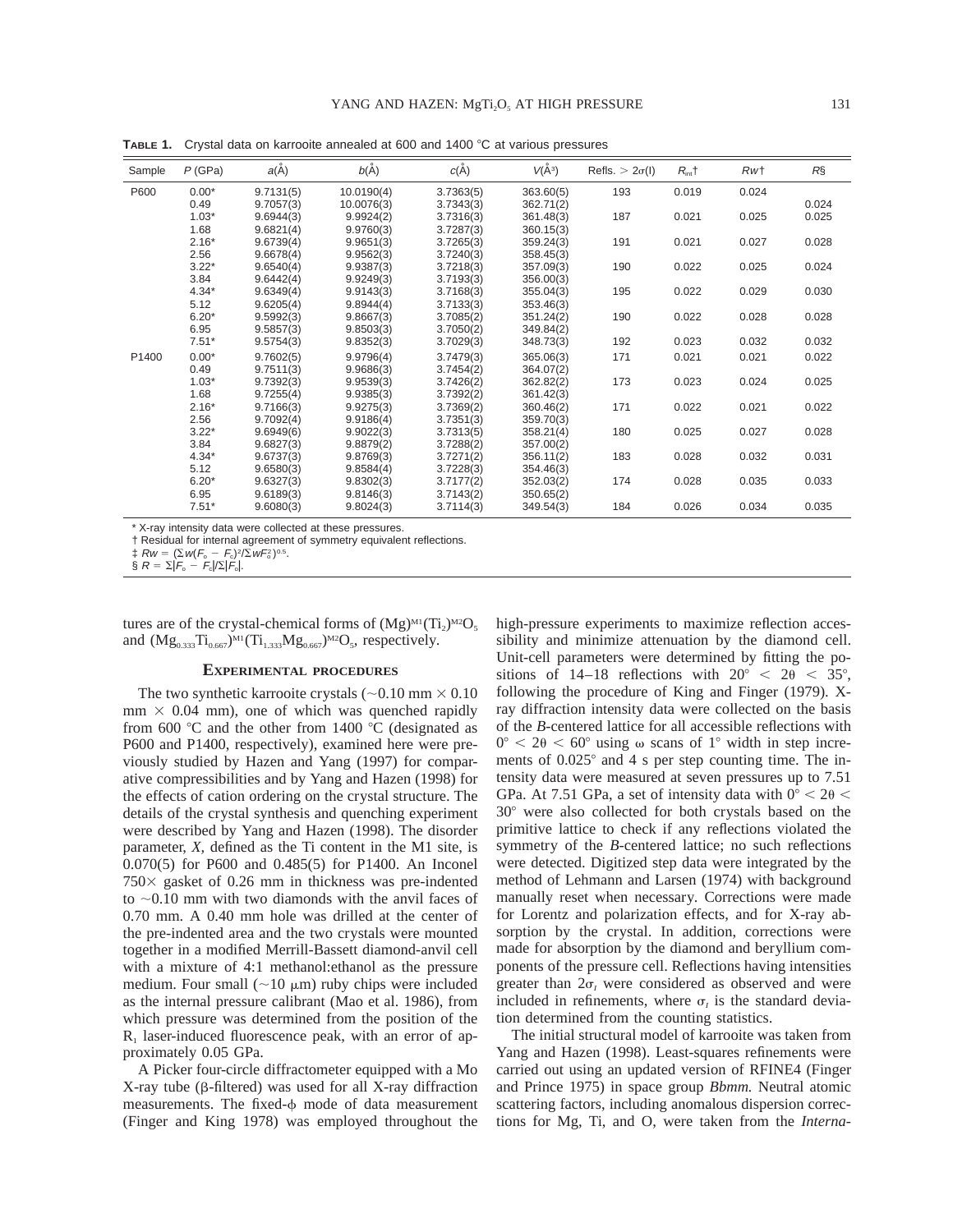|        |                |              | Pressure (GPa) |                                                                                                                                             |           |           |           |           |           |
|--------|----------------|--------------|----------------|---------------------------------------------------------------------------------------------------------------------------------------------|-----------|-----------|-----------|-----------|-----------|
| Sample | Site           | Loc.         | 0.00           | 1.03                                                                                                                                        | 2.16      | 3.22      | 4.34      | 6.20      | 7.51      |
| P600   | M <sub>1</sub> | X            | 0.8052(2)      | 0.8050(2)                                                                                                                                   | 0.8046(2) | 0.8045(2) | 0.8044(2) | 0.8039(2) | 0.8040(2) |
|        |                | B            | 0.47(3)        | 0.51(3)                                                                                                                                     | 0.51(3)   | 0.50(3)   | 0.44(3)   | 0.39(3)   | 0.45(3)   |
|        | M <sub>2</sub> | x            | 0.1335(1)      | 0.1334(1)                                                                                                                                   | 0.1335(1) | 0.1335(1) | 0.1336(1) | 0.1336(1) | 0.1337(1) |
|        |                | у            | 0.4332(1)      | 0.4332(1)                                                                                                                                   | 0.4333(1) | 0.4333(1) | 0.4334(1) | 0.4333(1) | 0.4334(1) |
|        |                | B            | 0.38(2)        | 0.39(2)                                                                                                                                     | 0.39(2)   | 0.37(2)   | 0.35(2)   | 0.36(2)   | 0.42(2)   |
|        | O <sub>1</sub> | X            | 0.2188(4)      | 0.2195(4)                                                                                                                                   | 0.2197(4) | 0.2197(4) | 0.2202(5) | 0.2210(5) | 0.2215(5) |
|        |                | B            | 0.54(6)        | 0.63(6)                                                                                                                                     | 0.56(6)   | 0.56(6)   | 0.47(7)   | 0.71(7)   | 0.65(7)   |
|        | O <sub>2</sub> | x            | 0.0459(3)      | 0.0459(3)                                                                                                                                   | 0.0466(3) | 0.0461(3) | 0.0465(3) | 0.0464(3) | 0.0467(3) |
|        |                | у            | 0.8865(2)      | 0.8862(2)                                                                                                                                   | 0.8861(2) | 0.8858(2) | 0.8856(3) | 0.8848(3) | 0.8846(3) |
|        |                | B            | 0.68(5)        | 0.71(5)                                                                                                                                     | 0.72(5)   | 0.73(5)   | 0.58(6)   | 0.60(6)   | 0.69(6)   |
|        | O <sub>3</sub> | X            | 0.3136(3)      | 0.3140(3)                                                                                                                                   | 0.3142(3) | 0.3141(3) | 0.3142(3) | 0.3147(3) | 0.3146(3) |
|        |                | у            | 0.9374(2)      | 0.9380(2)                                                                                                                                   | 0.9377(3) | 0.9377(3) | 0.9379(3) | 0.9382(3) | 0.9379(3) |
|        |                | B            | 0.56(4)        | 0.54(5)                                                                                                                                     | 0.55(5)   | 0.55(5)   | 0.54(6)   | 0.50(6)   | 0.50(6)   |
| P1400  | M1             | X            | 0.8085(1)      | 0.8081(1)                                                                                                                                   | 0.8081(1) | 0.8078(1) | 0.8074(2) | 0.8072(2) | 0.8066(2) |
|        |                | B            | 0.50(3)        | 0.55(3)                                                                                                                                     | 0.55(3)   | 0.51(3)   | 0.49(3)   | 0.49(3)   | 0.56(3)   |
|        | M <sub>2</sub> | x            | 0.1357(1)      | 0.1357(1)                                                                                                                                   | 0.1357(1) | 0.1358(1) | 0.1357(1) | 0.1358(1) | 0.1357(1) |
|        |                | у            | 0.4369(1)      | 0.4368(1)                                                                                                                                   | 0.4367(1) | 0.4368(1) | 0.4367(1) | 0.4365(1) | 0.4367(1) |
|        |                | B            | 0.55(2)        | 0.54(2)                                                                                                                                     | 0.55(2)   | 0.57(3)   | 0.48(2)   | 0.53(3)   | 0.54(3)   |
|        | O <sub>1</sub> | x            | 0.2341(4)      | 0.2338(4)                                                                                                                                   | 0.2339(4) | 0.2342(4) | 0.2339(5) | 0.2344(6) | 0.2354(5) |
|        |                | B            | 1.16(8)        | 1.03(8)                                                                                                                                     | 1.03(7)   | 1.14(8)   | 0.89(8)   | 0.71(8)   | 0.74(8)   |
|        | O <sub>2</sub> | X            | 0.0467(3)      | 0.0471(3)                                                                                                                                   | 0.0472(3) | 0.0473(3) | 0.0474(3) | 0.0474(4) | 0.0471(4) |
|        |                | У            | 0.8841(3)      | 0.8832(3)                                                                                                                                   | 0.8832(2) | 0.8827(3) | 0.8828(3) | 0.8829(4) | 0.8821(4) |
|        |                | B            | 0.83(5)        | 0.87(5)                                                                                                                                     | 0.82(5)   | 0.94(6)   | 0.68(6)   | 0.66(7)   | 0.82(7)   |
|        | O <sub>3</sub> | $\pmb{\chi}$ | 0.3110(3)      | 0.3109(3)                                                                                                                                   | 0.3112(3) | 0.3125(3) | 0.3123(3) | 0.3128(4) | 0.3137(4) |
|        |                | у            | 0.9304(3)      | 0.9303(3)                                                                                                                                   | 0.9301(2) | 0.9312(3) | 0.9307(3) | 0.9310(4) | 0.9310(3) |
|        |                | $\bar{B}$    | 0.67(6)        | 0.86(6)                                                                                                                                     | 0.81(5)   | 0.80(6)   | 0.70(6)   | 0.69(7)   | 0.66(7)   |
|        |                |              |                | <i>Note:</i> The following constraints apply to some atomic positional coordinates: $y = \frac{1}{4}$ for M1 and O1; $z = 0$ for all atoms. |           |           |           |           |           |

TABLE 2. Atomic positional and displacement parameters of karrooite annealed at 600 and 1400 °C at various pressures

*tional Tables for X-ray Crystallography* (Ibers and Hamilton 1974). For all high-pressure structure refinements, the Mg-Ti occupancies at the M1 and M2 sites for both samples were assumed to be the same as those determined from the room-pressure data collected without the diamond-anvil cell (Yang and Hazen 1998). Anisotropic refinements were made for all data sets of two samples. Weighting schemes were based on  $w = [\sigma^2(F) + (pF)^2]^{-1}$ , where  $p$  is adjusted to ensure that the errors were normally distributed through probability plot analysis (Ibers and Hamilton 1974). Type II isotropic extinction corrections (Becker and Coppens 1975) were applied in the refinements. Unit-cell dimensions and final refinement statistics are given in Table 1. Atomic positional and isotropic displacement parameters are in Table 2; selected interatomic distances, polyhedral volumes, and distortion indices are in Table 3 and selected interatomic angles are in Table 4.

#### **RESULTS AND DISCUSSION**

The most noticeable effect of increasing cation disorder on the high-pressure behavior of the karrooite structure is to increase the compressibility of the M2 octahedron and decrease that of the M1 octahedron, giving rise to a more isotropically compressible structure. All M1 and M2 octahedral volumes in P600 and P1400 decrease linearly as pressure increases; the bulk moduli of the M1 and M2 octahedra in P600 are 172(4) and 250(7) GPa, respectively, whereas those in P1400 are 214(18) and 237(13) GPa. These values do not appear to relate directly to the octahedral sizes, given that the M1 and M2

octahedra in P1400 at room pressure have similar volume values (Table 3). Yet, they are a linear function of the Ti contents in the octahedral sites (Fig. 1):  $K(GPa) = 168(4)$  $+ 88(6)X$ . This relationship is understandable because the Ti<sup>4+</sup>-O bond is stronger than the Mg<sup>2+</sup>-O bond. Estimated bulk moduli for an octahedron occupied fully by Mg and Ti are 168 and 256 GPa, respectively. Considering the experimental uncertainties, these values are comparable to the bulk moduli for the  $MgO<sub>6</sub>$  octahedron in periclase  $(161 \pm 5 \text{ GPa}; \text{ Schreiber and Anderson 1966}),$  and the TiO<sub>6</sub> octahedra in rutile (213  $\pm$  47 GPa; Hazen and Finger 1981) and in ilmenite (289  $\pm$  64 GPa; Wechsler and Prewitt 1984).

Similar to the response of octahedral volumes to pressure, all mean  $|M-O\rangle$  bond lengths decrease linearly with increasing pressure, with an increase in the linear compressibility of the mean  $|M2-O\rangle$  distance and a decrease in that of the mean  $|M1-O\rangle$  distance in the more disordered structure. The linear compressibilities of the mean  $\langle M1-O \rangle$  and  $\langle M2-O \rangle$  bond lengths are  $0.00243(5)$  and  $0.00148(2)$  GPa<sup>-1</sup>, respectively, in P600, and  $0.00193(12)$  and  $0.00163(7)$  GPa<sup>-1</sup> in P1400. The linear compressibilities of the mean M-O bonds  $(\beta_m)$  are also strongly related to the Ti contents in the octahedral sites  $(X)$ : The more Ti in a site, the less compressible the mean  $|M-O\rangle$  bond, as illustrated in Figure 2. The relationship between  $\beta_m$  and X can be expressed by the equation:  $\beta_{\text{m}}$  (GPa<sup>-1</sup>) = 0.00248(8) - 0.00108(4) *X*. From the above equation, the extrapolated  $\beta_m$  values for an octahedral site occupied fully by Mg and Ti are 0.00140 and  $0.00248$  GPa<sup>-1</sup>, respectively.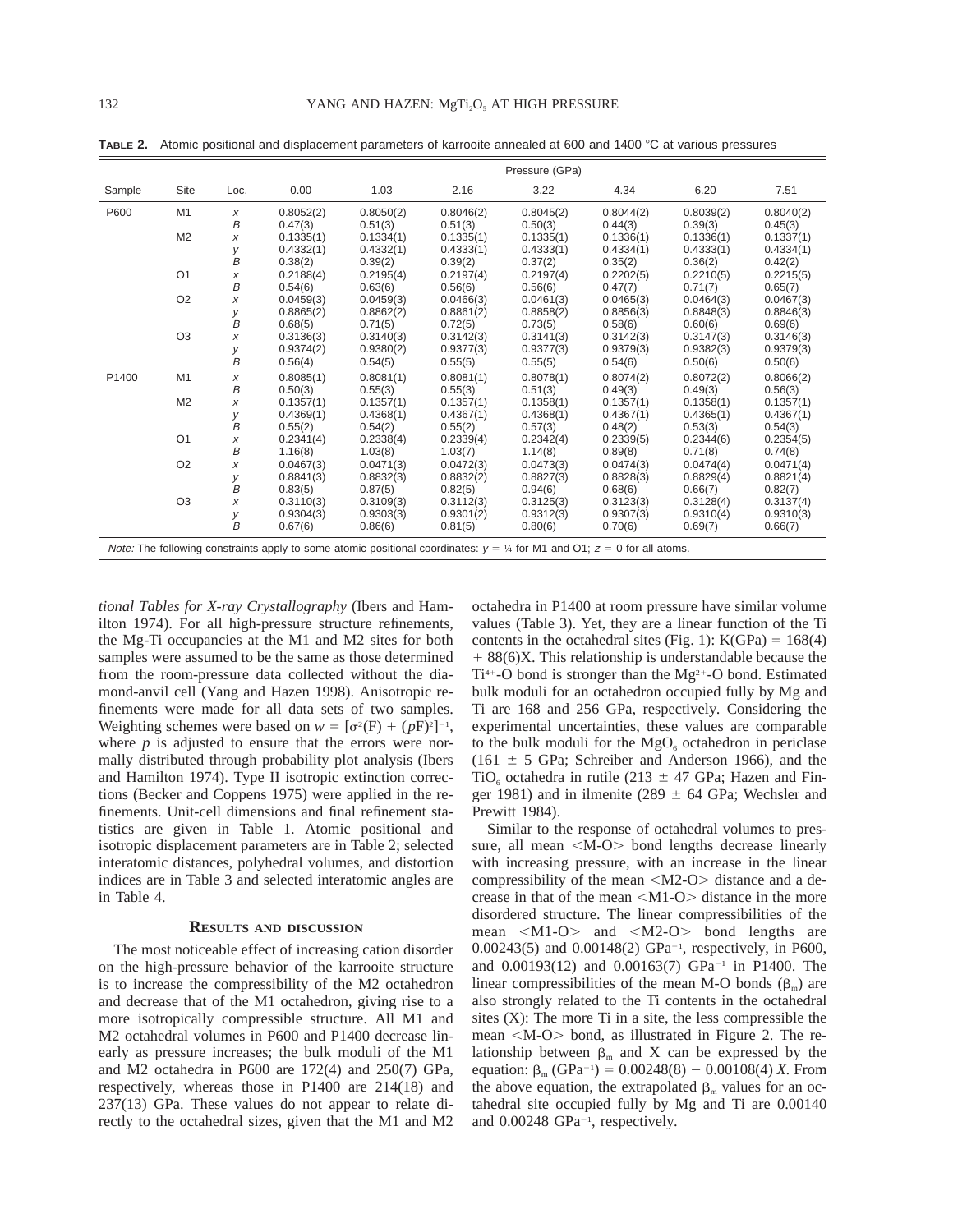|        |                                                                                                                                                                                                                                      | Pressure (GPa)                                                                                                                                                                                                                                                                                                                       |                                                                                                                                                                                          |                                                                                                                                                                                         |                                                                                                                                                                                         |                                                                                                                                                                                         |                                                                                                                                                                                         |                                                                                                                                                                                         |
|--------|--------------------------------------------------------------------------------------------------------------------------------------------------------------------------------------------------------------------------------------|--------------------------------------------------------------------------------------------------------------------------------------------------------------------------------------------------------------------------------------------------------------------------------------------------------------------------------------|------------------------------------------------------------------------------------------------------------------------------------------------------------------------------------------|-----------------------------------------------------------------------------------------------------------------------------------------------------------------------------------------|-----------------------------------------------------------------------------------------------------------------------------------------------------------------------------------------|-----------------------------------------------------------------------------------------------------------------------------------------------------------------------------------------|-----------------------------------------------------------------------------------------------------------------------------------------------------------------------------------------|-----------------------------------------------------------------------------------------------------------------------------------------------------------------------------------------|
| Sample | Bond                                                                                                                                                                                                                                 | 0.00                                                                                                                                                                                                                                                                                                                                 | 1.03                                                                                                                                                                                     | 2.16                                                                                                                                                                                    | 3.22                                                                                                                                                                                    | 4.34                                                                                                                                                                                    | 6.20                                                                                                                                                                                    | 7.51                                                                                                                                                                                    |
| P600   | $M1-O1 \times 2$<br>$M1-O2 \times 2$<br>$M1-O3 \times 2$<br>Avg.<br>$OV^*$<br>OQE<br>OAV<br>$M2-O1 \times 1$<br>$M2-O2' \times 1$<br>$M2-O2 \times 1$<br>$M2-O3 \times 1$<br>$M2-O3' \times 2$<br>Avg.<br>OV<br><b>OQE</b><br>OAV    | 2.048(2)<br>1.990(3)<br>2.204(3)<br>2.081<br>10.51(1)<br>1.0952(5)<br>256.8(5)<br>2.014(2)<br>1.804(3)<br>1.997(2)<br>2.177(3)<br>1.938(1)<br>1.978<br>9.76(1)<br>1.0408(3)<br>125.4(4)                                                                                                                                              | 2.042(2)<br>1.985(3)<br>2.204(3)<br>2.077<br>10.47(1)<br>1.0941(5)<br>254.0(6)<br>2.012(2)<br>1.801(3)<br>1.994(3)<br>2.173(3)<br>1.935(1)<br>1.975<br>9.73(1)<br>1.0401(3)<br>123.4(6)  | 2.037(2)<br>1.977(3)<br>2.195(3)<br>2.070<br>10.38(2)<br>1.0931(5)<br>251.7(6)<br>2.008(2)<br>1.805(3)<br>1.986(3)<br>2.169(3)<br>1.931(1)<br>1.972<br>9.69(1)<br>1.0397(3)<br>122.3(4) | 2.033(2)<br>1.975(3)<br>2.189(3)<br>2.066<br>10.32(1)<br>1.0926(5)<br>251.6(5)<br>2.002(2)<br>1.797(3)<br>1.987(3)<br>2.164(3)<br>1.929(1)<br>1.968<br>9.63(1)<br>1.0397(3)<br>122.1(4) | 2.028(2)<br>1.967(3)<br>2.186(3)<br>2.060<br>10.25(1)<br>1.0920(6)<br>249.6(6)<br>2.000(2)<br>1.798(3)<br>1.982(3)<br>2.158(3)<br>1.926(1)<br>1.965<br>9.59(1)<br>1.0393(3)<br>121.2(4) | 2.018(2)<br>1.957(3)<br>2.178(3)<br>2.051<br>10.15(1)<br>1.0899(6)<br>245.4(6)<br>1.994(2)<br>1.793(3)<br>1.980(3)<br>2.152(3)<br>1.920(1)<br>1.960<br>9.53(1)<br>1.0383(3)<br>118.1(4) | 2.013(2)<br>1.949(4)<br>2.169(3)<br>2.043<br>10.05(1)<br>1.0891(6)<br>243.4(6)<br>1.990(2)<br>1.793(3)<br>1.975(3)<br>2.145(3)<br>1.917(1)<br>1.956<br>9.47(1)<br>1.0381(3)<br>117.8(4) |
| P1400  | $M1-O1 \times 2$<br>$M1-O2 \times 2$<br>$M1-O3 \times 2$<br>Avg.<br>OV<br><b>OQE</b><br>OAV<br>$M2-O1 \times 1$<br>$M2-O2' \times 1$<br>$M2-O2 \times 1$<br>$M2-O3 \times 1$<br>$M2-O3' \times 2$<br>Avg.<br>OV<br><b>OQE</b><br>OAV | 2.010(2)<br>1.946(3)<br>2.145(3)<br>2.034<br>10.11(2)<br>1.0731(4)<br>204.7(5)<br>2.098(2)<br>1.857(3)<br>1.986(3)<br>2.164(3)<br>1.946(1)<br>1.999<br>10.08(1)<br>1.0406(3)<br>127.4(4)<br>Note: OV—octahedral volume (Å <sup>3</sup> ); OQE—octahedral quadratic elongation; OAV—octahedral angle variance (Robinson et al. 1971). | 2.007(2)<br>1.935(3)<br>2.137(3)<br>2.026<br>10.00(1)<br>1.0732(4)<br>205.1(5)<br>2.090(2)<br>1.859(3)<br>1.989(3)<br>2.159(3)<br>1.943(1)<br>1.997<br>10.05(1)<br>1.0405(3)<br>126.8(4) | 2.003(1)<br>1.931(3)<br>2.131(3)<br>2.021<br>9.94(2)<br>1.0725(4)<br>203.6(5)<br>2.084(2)<br>1.855(3)<br>1.983(3)<br>2.157(3)<br>1.939(1)<br>1.993<br>9.99(1)<br>1.0402(3)<br>125.8(4)  | 1.997(2)<br>1.924(3)<br>2.140(3)<br>2.020<br>9.94(1)<br>1.0717(4)<br>200.9(5)<br>2.081(2)<br>1.854(3)<br>1.983(3)<br>2.155(3)<br>1.933(1)<br>1.990<br>9.97(1)<br>1.0382(3)<br>119.4(4)  | 1.995(2)<br>1.922(4)<br>2.128(3)<br>2.015<br>9.86(1)<br>1.0714(5)<br>200.8(6)<br>2.075(3)<br>1.850(3)<br>1.976(4)<br>2.153(4)<br>1.931(1)<br>1.986<br>9.91(1)<br>1.0386(3)<br>120.5(4)  | 1.987(2)<br>1.915(4)<br>2.122(4)<br>2.008<br>9.78(2)<br>1.0702(6)<br>197.9(8)<br>2.065(3)<br>1.842(4)<br>1.969(4)<br>2.145(4)<br>1.924(1)<br>1.978<br>9.80(2)<br>1.0379(3)<br>118.7(5)  | 1.978(2)<br>1.911(4)<br>2.118(4)<br>2.002<br>9.73(2)<br>1.0678(5)<br>192.3(6)<br>2.066(3)<br>1.836(4)<br>1.969(4)<br>2.146(4)<br>1.919(1)<br>1.976<br>9.78(2)<br>1.0368(3)<br>114.9(5)  |

**TABLE 3.** Interatomic distances (Å) and octahedral distortion indices for karrooite annealed at 600 and 1400 °C at various pressures

Unlike the compressibilities of mean  $|M-O\rangle$  bond lengths, the linear compressibilities of individual M-O bond distances within an octahedron, however, are not a function of their magnitude. In fact, an opposite result has been observed for the M-O bonds within the M1 octahedron; namely, the shortest M1-O2 bond compresses most and the longest M1-O3 bond least. The M1-O2 bond length, whose room-pressure value is  $1.990(3)$  Å in P600 and  $1.946(3)$  Å in P1400 (Table 3), decreases by  $2.1\%$ and 1.8%, respectively, up to 7.51 GPa. Yet, the M1-O3 distances in P600 and P1400 at room pressure are  $2.204(3)$  and  $2.145(3)$  Å, respectively, but they decrease only by 1.6 and 1.3% in the same pressure range. This unexpected behavior at a first glance stems from the complex edge-sharing between M1 and M2 octahedra, each of them sharing six edges with neighboring octahedra. Specifically, each M1 octahedron shares two O2-O3 and four O1-O3 edges with the surrounding M2 octahedra, leaving the O2-O2 edge unshared (Fig. 3a). At room pressure, the M1-M2 separations across the O1-O3 edges are  $\sim$ 3.1 Å and those across the O2-O3 edges are  $\sim$ 3.2 Å. Given such a configuration, a decrease in the M1-O3 (or M1-O1) bond length will result in a shortening of the separations between one M1 and four M2 cations, which will increase the repulsion between them considerably. In contrast, a decrease in the M2-O2 distance will only involve the slight shortening of the separations between one M1 and two M2 cations. Because the M1-M2 separation across the O2-O3 edge is longer than that across the O1- O3 edge and the shortening of the M1-O2 bond length only results in a M1 cation moving closer to two M2 cations, rather than four, the compression of the short M1- O2 bond length is thus energetically more favorable than that of the long M1-O3 distance. For the same reason, the O2-O2 edge displays the greatest reduction of all O-O distances with increasing pressure, by 3.2% in both P600 and P1400 between room pressure and 7.51 GPa. A similar argument can account for the high-temperature data obtained by Wechsler (1977) for armalcolite  $[(Mg<sub>0.5</sub>Fe<sub>0.5</sub>)Ti<sub>2</sub>O<sub>5</sub>]$  and by Morosin and Lynch (1972) for tieilite  $(Al<sub>2</sub>TiO<sub>5</sub>)$ . In these two crystals, the repulsion between one M1 and four M2 cations across the shared O1- O3 edges is so strong that the M1-O2 bond distance decreases at higher temperatures.

Relative to the changes of the individual M-O bonds within the M1 octahedron with pressure, those within the M2 octahedron appear to be more ordering-dependent. In P600, the shortest M2-O2 bond length decreases by 0.6% between room pressure and 7.51 GPa and is the least compressible bond within the M2 octahedron, whereas the longest M2-O3 distance is the most compressible, shortening by 1.5%. However, in more disordered P1400,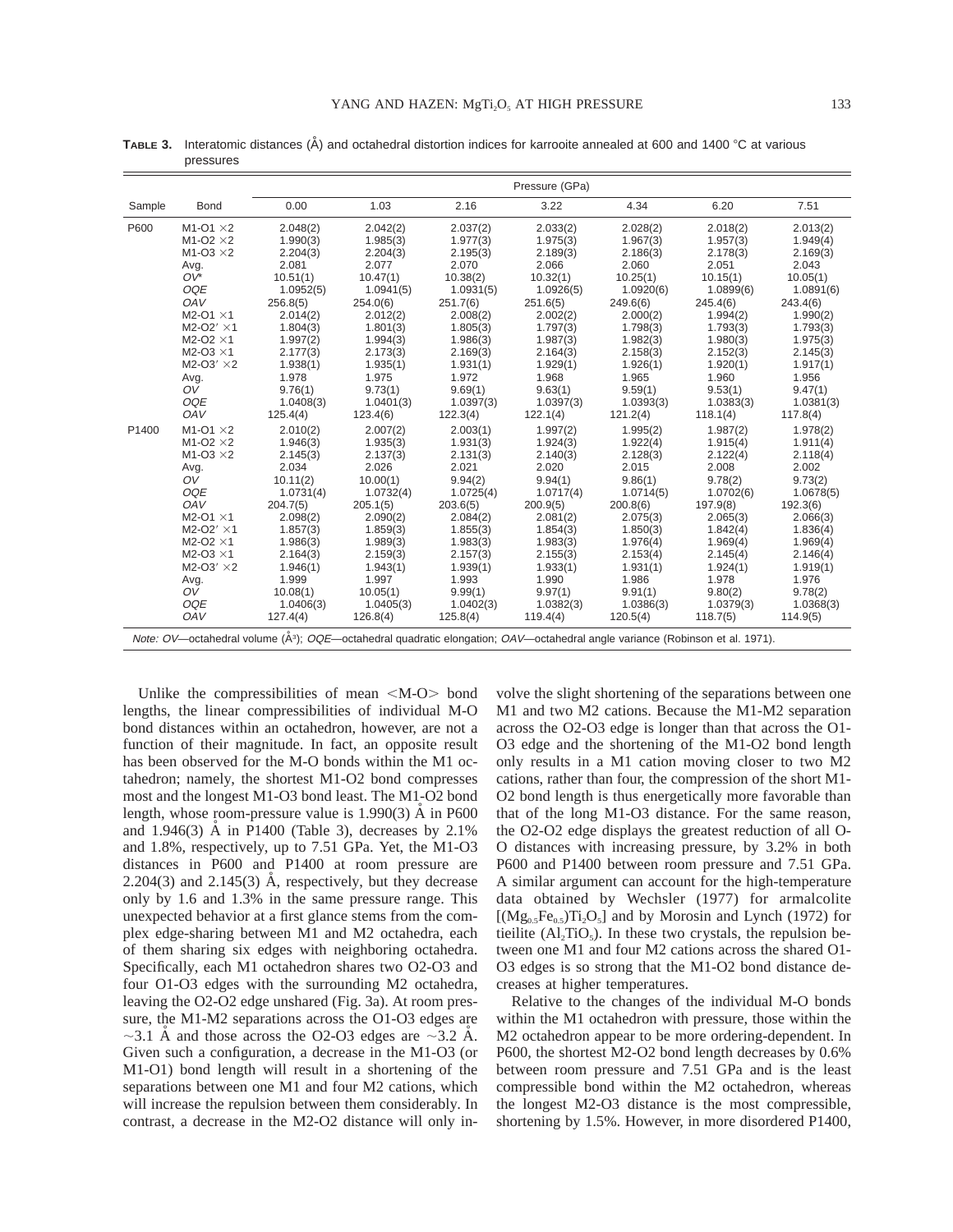|        |                                                |          |          |          | Pressure (GPa) |          |          |          |  |
|--------|------------------------------------------------|----------|----------|----------|----------------|----------|----------|----------|--|
| Sample | Angle                                          | 0.00     | 1.03     | 2.16     | 3.22           | 4.34     | 6.20     | 7.51     |  |
| P600   | O1-M1-O2                                       | 107.3(1) | 107.2(1) | 107.1(1) | 107.1(1)       | 107.0(1) | 106.8(1) | 106.7(1) |  |
|        | O1-M1-O3                                       | 77.6(1)  | 77.7(1)  | 77.8(1)  | 77.8(1)        | 77.9(1)  | 78.1(1)  | 78.2(1)  |  |
|        | O2-M1-O2'                                      | 86.8(2)  | 86.6(2)  | 86.6(2)  | 86.2(2)        | 86.2(2)  | 85.6(2)  | 85.6(2)  |  |
|        | O <sub>2</sub> -M <sub>1</sub> -O <sub>3</sub> | 78.2(1)  | 78.3(1)  | 78.3(1)  | 78.4(1)        | 78.4(1)  | 78.7(1)  | 78.8(1)  |  |
|        | O3-M1-O3'                                      | 116.8(2) | 116.9(2) | 116.9(2) | 116.9(2)       | 116.9(2) | 116.9(2) | 116.9(2) |  |
|        | O1-M2-O2'                                      | 99.3(1)  | 99.4(1)  | 99.4(1)  | 99.3(1)        | 99.4(2)  | 99.4(2)  | 99.5(2)  |  |
|        | O1-M2-O3                                       | 102.3(1) | 101.8(1) | 101.8(1) | 101.8(1)       | 101.6(1) | 101.2(1) | 101.2(2) |  |
|        | O1-M2-O3'                                      | 84.9(1)  | 85.0(1)  | 84.9(1)  | 84.9(1)        | 85.0(1)  | 85.1(1)  | 84.9(1)  |  |
|        | O2-M2-O2'                                      | 79.8(1)  | 80.0(1)  | 80.1(1)  | 80.1(1)        | 80.2(1)  | 80.5(1)  | 80.6(2)  |  |
|        | O2'-M2-O3'                                     | 105.2(1) | 105.1(1) | 105.0(1) | 105.0(1)       | 105.0(1) | 104.8(1) | 104.8(1) |  |
|        | O2-M2-O3'                                      | 78.7(1)  | 78.8(1)  | 78.7(1)  | 78.8(1)        | 78.8(1)  | 78.9(1)  | 78.8(1)  |  |
|        | O2-M2-O3'                                      | 95.4(1)  | 95.2(1)  | 95.2(1)  | 95.2(1)        | 95.1(1)  | 95.0(1)  | 95.0(1)  |  |
|        | O3-M2-O3'                                      | 76.9(1)  | 76.9(1)  | 77.0(1)  | 77.0(1)        | 77.0(1)  | 77.1(1)  | 77.2(1)  |  |
|        | O3-O1-O3'                                      | 147.2(2) | 147.3(2) | 147.3(2) | 147.3(2)       | 147.4(2) | 147.4(2) | 147.6(2) |  |
|        | O1-O3-O3'                                      | 163.6(1) | 163.6(1) | 163.6(1) | 163.6(1)       | 163.7(1) | 163.7(1) | 163.8(1) |  |
| P1400  | O1-M1-O2                                       | 105.2(1) | 105.3(1) | 105.2(1) | 105.1(1)       | 105.1(1) | 105.0(1) | 104.7(1) |  |
|        | O1-M1-O3                                       | 78.7(1)  | 78.7(1)  | 78.7(1)  | 78.8(1)        | 78.8(1)  | 78.9(1)  | 79.1(1)  |  |
|        | O2-M1-O2'                                      | 86.9(2)  | 86.5(2)  | 86.5(2)  | 86.2(2)        | 86.1(2)  | 86.0(2)  | 85.3(2)  |  |
|        | O <sub>2</sub> -M <sub>1</sub> -O <sub>3</sub> | 79.5(1)  | 79.6(1)  | 79.7(1)  | 79.9(1)        | 79.9(1)  | 80.0(2)  | 80.4(1)  |  |
|        | O3-M1-O3'                                      | 114.1(2) | 114.3(2) | 114.1(2) | 113.9(2)       | 114.0(2) | 113.9(2) | 113.9(2) |  |
|        | O1-M2-O2'                                      | 100.8(1) | 100.5(1) | 100.6(1) | 100.5(1)       | 100.5(2) | 100.7(2) | 100.7(2) |  |
|        | O1-M2-O3                                       | 100.5(1) | 100.6(1) | 100.6(1) | 100.1(1)       | 100.2(2) | 100.0(2) | 99.5(2)  |  |
|        | O1-M2-O3'                                      | 81.3(1)  | 81.3(1)  | 81.3(1)  | 81.7(1)        | 81.6(1)  | 81.8(1)  | 81.8(1)  |  |
|        | O2-M2-O2'                                      | 80.6(1)  | 81.0(1)  | 80.9(1)  | 81.2(1)        | 81.2(2)  | 81.0(2)  | 81.3(2)  |  |
|        | O2'-M2-O3'                                     | 104.3(1) | 104.3(1) | 104.2(1) | 103.9(1)       | 103.9(1) | 103.8(1) | 103.6(1) |  |
|        | O2-M2-O3                                       | 78.2(1)  | 77.9(1)  | 77.9(1)  | 78.3(1)        | 78.1(1)  | 78.3(2)  | 78.4(1)  |  |
|        | O2-M2-O3'                                      | 98.4(1)  | 98.4(1)  | 98.4(1)  | 97.9(1)        | 98.1(1)  | 97.8(1)  | 97.8(1)  |  |
|        | O3-M2-O3'                                      | 79.0(1)  | 79.0(1)  | 79.1(1)  | 79.1(1)        | 79.2(1)  | 79.2(1)  | 79.3(1)  |  |
|        | O3-O1-O3'                                      | 153.5(2) | 153.4(2) | 153.4(2) | 153.0(2)       | 152.9(2) | 152.9(2) | 153.0(2) |  |
|        | O1-O3-O3'                                      | 166.8(1) | 166.7(1) | 166.7(1) | 166.5(1)       | 166.5(1) | 166.5(1) | 166.5(1) |  |

**TABLE 4.** Interatomic angles of karrooite annealed at 600 and 1400 °C at various pressures

the shortest M2-O2 bond length, which decreases by 1.1% from room pressure to 7.51 GPa, is no longer the least compressible within the M2 octahedron; instead, the longest M2-O3 bond length becomes the least compressible bond, contracting by 0.8% in the same pressure range.

All octahedra in P600 and P1400 become progressively less distorted at higher pressures, as indicated by the octahedral quadratic elongation (QE) and angle variance (AV) (Robinson et al. 1971). Compared to the M1 octahedron, the M2 octahedron in both samples shows a great reduction in the AV value, but a small reduction in the QE value. Nevertheless, pressure appears to have stronger effects on the AV values of the two octahedra in P1400 than on those in P600: The respective AV values of the M1 and M2 octahedra in more ordered P600 decrease by 5.2 and 6.1% in the experimental pressure range, whereas those in P1400 decrease by 6.1 and 9.8%, despite the fact that the M1 octahedron in P1400 is far less distorted than that in P600 (Table 3). It is interesting to note that with increasing pressure the rates of decrease in the QE values for individual octahedra are also a linear function of the Ti contents in these sites: A site containing more Ti shows a smaller percentage decrease in the QE value, due primarily to the  $Ti^{4+}-O$  bond being stronger than the  $Mg^{2+}-O$  bond.

In the karrooite structure, the M1 and M2 octahedra share edges to form octahedral bands running parallel to the *b* axis (Fig. 3a). The configuration of these bands can be described by two kinking angles, i.e., the O3-O1-O3'

and O1-O3-O3' angles. These two angles in karrooite and other pseudobrookite-type compounds have been found to vary with temperature (Wechsler 1977), composition (Smyth 1974; Wechsler et al. 1976; Brigatti et al. 1993), and cation order-disorder (Yang and Hazen 1998). For example, from room temperature to  $1100 \degree C$ , the O3-O1-O3 $'$  angle in a synthetic armalcolite increases by  $7.3^\circ$ (Wechsler 1977); the same angle increases linearly with increasing cation disorder from  $147.2(2)^\circ$  Å in P600 to  $153.5(2)^\circ$  Å in P1400. However, within the experimental uncertainties, the  $O3-O1-O3'$  and  $O1-O3-O3'$  angles in both P600 and P1400 are essentially independent of pressure (Table 4). Between room pressure and 7.51 GPa, the changes in the O-M-O angles in P600 range from 0 to 1.2°, with an average value of  $0.5^{\circ}$ , and those in P1400 range from  $0.2$  to  $1.6^{\circ}$ , with an average value of  $0.6^{\circ}$ . These results suggest that compression of the karrooite structure is not controlled by interatomic angle bending, but rather by the shortening of interatomic distances. This conclusion is consistent with Hazen and Finger (1985), who demonstrated that bond-angle bending and intermolecular changes cannot be major factors dominating compression of crystals with close-packed structures.

Yang and Hazen (1998) noted a close correlation between magnitudes of atomic displacement factors  $(B_{\text{iso}})$ and cation disorder: With increasing cation disorder,  $B_{\text{iso}}$ values of all atoms increase. The  $B_{\text{iso}}$  factor of the O1 atom increases most, by  $~160\%$  from P600 to P1400. Yang and Hazen (1998) suggested two possibilities for the large  $B_{\text{iso}}$  value of O1 in the more disordered samples.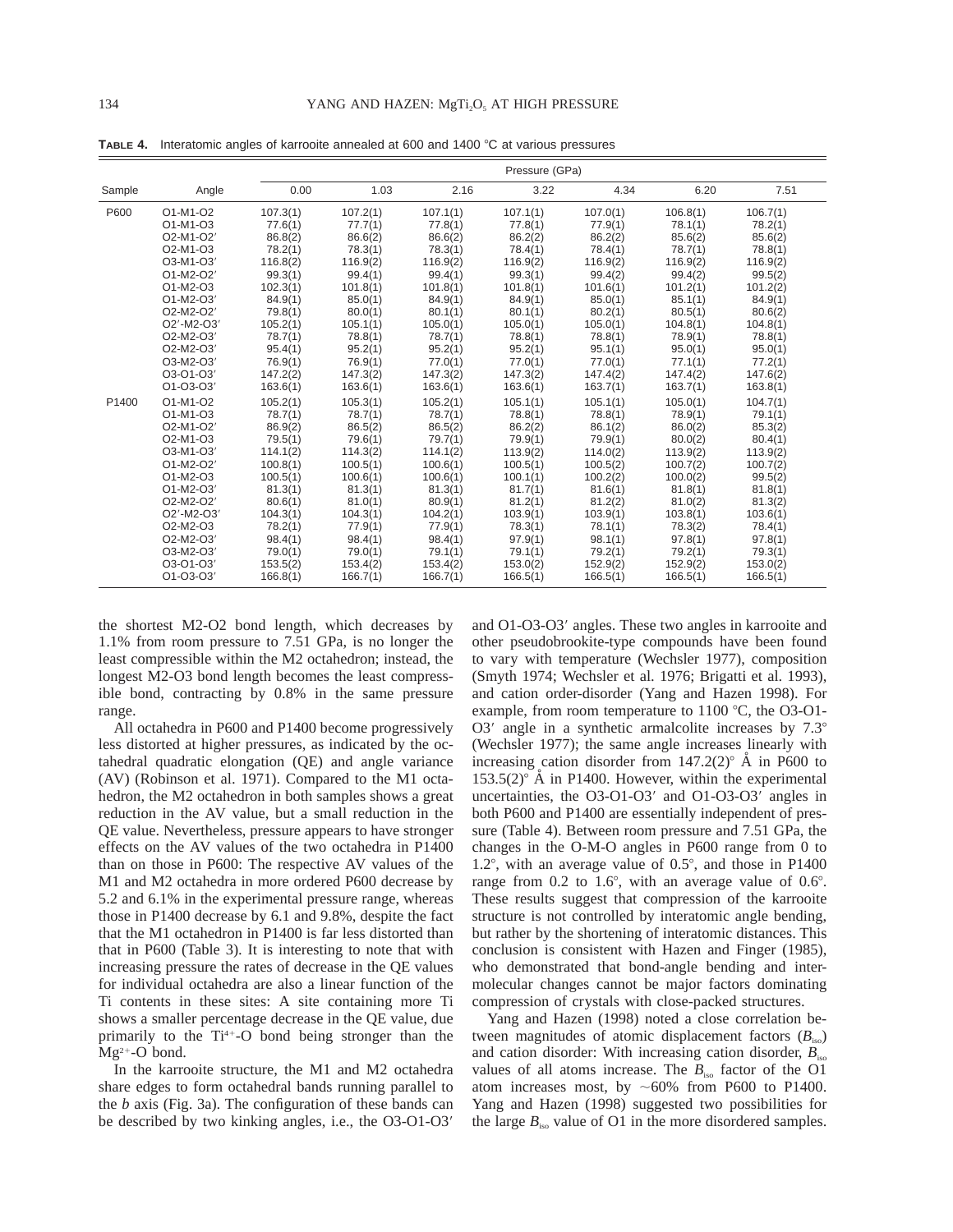**FIGURE 1.** Octahedral bulk moduli in karrooite vs. the Ti site occupancies in the octahedral sites.

260

240

220

200

180

160

Octahedral bulk<br>modulus (GPa)

(1) It may be a reflection of the increase in the atomic positional disorder at the O1 site due to the straightening of the O3-O1-O3 $^{\prime}$  angle, the O1 atom acting as a pivot point for the stretching of the octahedral bands running parallel to the *b* axis. (2) It could be a real representation of atomic thermal vibration as a consequence of compensation for an electron density distribution related to a local charge imbalance on O1. Because high pressure could measurably reduce atomic  $B_{\text{iso}}$  factors that result predominately from static positional disorder, but has little influence on  $B_{\text{iso}}$  parameters that primarily represent thermal vibration, our high-pressure data could provide information about the nature of the large  $B_{\text{iso}}$  factor of O1 in P1400. Within the experimental errors, the  $B_{\text{iso}}$  factor of O1 in P600 is virtually unchanged from room pressure to 7.51 GPa (Table 2), whereas that in P1400 reduces by  $\sim$ 36%. In fact, among all atoms in the two samples studied, only the O1 atom in P1400 exhibits an appreciable decrease in the  $B_{\text{iso}}$  value as pressure increases; the changes in the  $B_{\text{iso}}$  factors of all other atoms are insignificant. Accordingly, the relatively large  $B_{\text{iso}}$  factor of O1 in more disordered P1400 is likely to originate from static positional disorder at the O1 site.

Hazen and Yang (1997) showed that the linear compressibility of the *b* dimension in all four samples they studied is similar  $(\sim 0.0024 \text{ GPa}^{-1})$ , but the compressibilities of the *a* and *c* dimensions in P1400 are 10 and 7% greater, respectively, than those in P600. From the M1 and M2 octahedral linkage in the structure, they concluded that the compression along the *b* axis is always controlled by the average of compressibilities of one M1 and two M2 octahedra, regardless of the Mg-Ti distribution between the two different sites, whereas the compression along the *a* and *c* axes is determined principally by the compressibility of the M2 octahedra, which form continuous edge-shared octahedral layers parallel to the *a–c*

**FIGURE** 2. Linear compressibilities of the mean  $|M-O\rangle$ bond lengths vs. the Ti site occupancies in the octahedral site.

 $0.4$ 

Ti site occupancy

M2(P1400)

 $0.6$ 

M1(P600)

 $0.2$ 

M1(P1400)

plane (Fig. 3b). This conclusion is fully supported by our structure data. For instance, the average of bulk moduli of one M1 and two M2 octahedra for P600 is 224(6) GPa, whereas that for P1400 is 229(15) GPa, indicating that the two crystals should have similar compressibilities along the *b* axis.

The crystal structure of karrooite exhibits strong compression anisotropy, with the *b* direction about twice as compressible as *c.* The relative axial compression ratios are 1.58:2.02:1.00 for P600 and 1.63:1.85:1.00 for P1400. This observation is compared to the thermal expansion data measured by Bayer (1971) on karrooite, who found that the largest thermal expansion direction in the karrooite structure is along the *b* axis and the smallest along the *c* axis. The linear thermal expansion coefficient of the *b* axis is about seven times that of the *c* axis at 1020 °C. [Note: We corrected the unit-cell orientation and space group (*Cmcm*) used by Bayer (1971), which differ from this study]. The strong compression (or thermal expansion) anisotropy of the karrooite structure stems from the special kind of octahedral linkage. The greater compressibility along the  $a$  axis than along the  $c$  axis can be understood by the M2 octahedral linkage that forms the octahedral layers parallel to the *a–c* plane. As can be seen in Fig. 3b, each octahedron in the octahedral layer shares two edges with others to form a zigzag chain extending along the *c* axis and shares another one along the *a* axis with an octahedron in the adjacent chain. Apparently, these edge-shared zigzag chains become the load-bearing framework at high pressures, resulting in the smaller compression along the *c* axis than along the *a* axis. The *b* axis compression differs from the compression mechanism along the *a* or *c* axis, which is principally controlled by the high-pressure behavior of the M2 octahe-



M2(P600)

 $0.8$ 

 $1.0$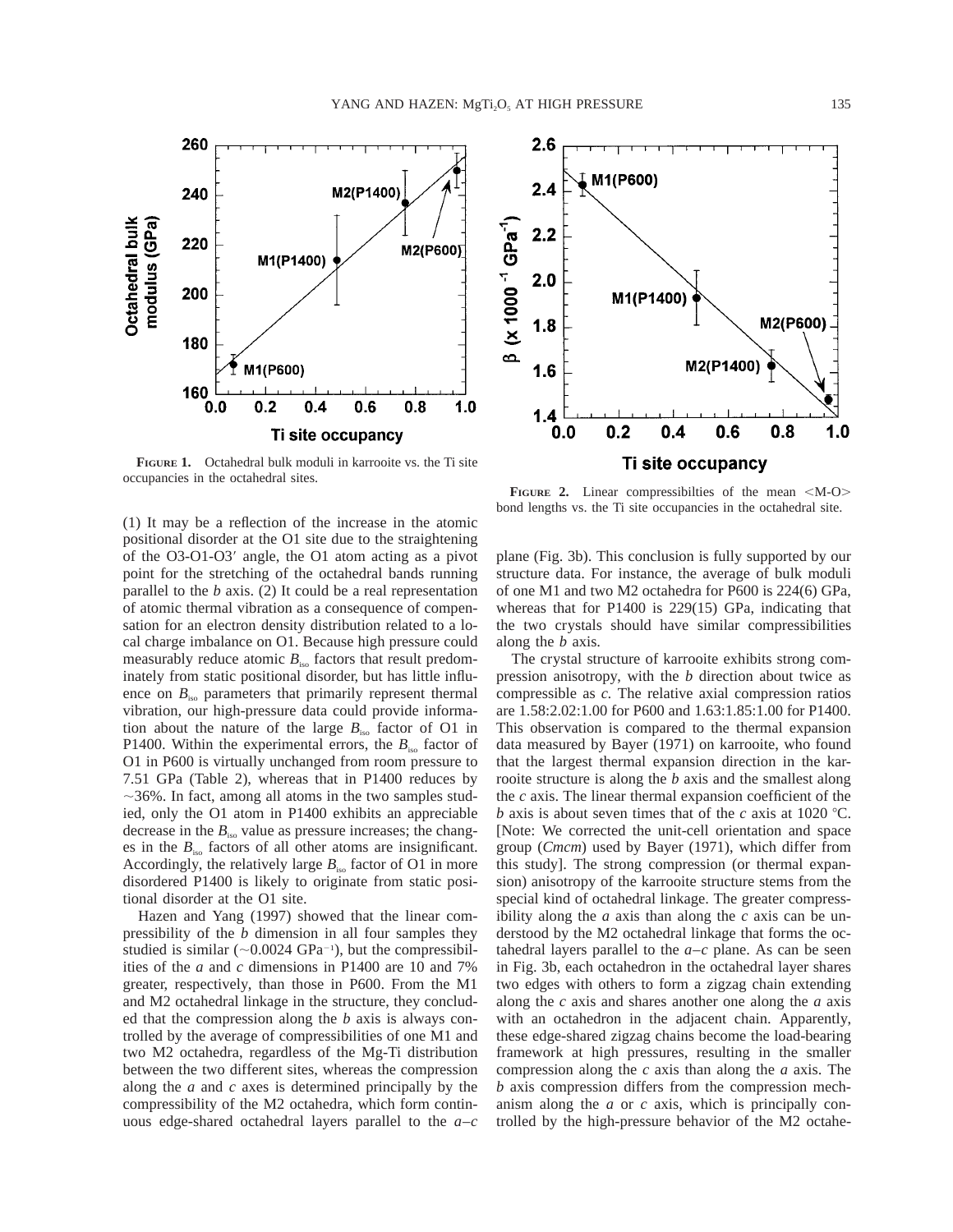

**FIGURE 3.** The karrooite structure: (**a**) viewed along *c,* showing the bands of the M1 and M2 octahedra, and (**b**) viewed along *b,* showing the edge-shared M2 octahedral layer. Note the zigzag chains running parallel to the *c* axis.

dra. Compression along the *b* axis involves both M1 and M2 octahedra (the structure along the *b* axis is characterized by the bands of the M1 and M2 octahedra). Because the M1 octahedra, which are preferentially occupied by Mg, are always softer than the M2 octahedra, the structure is thus expected to be more compressible along the *b* axis than along *a* or *c.*

## **CONCLUSIONS**

We demonstrated in this study that cation order-disorder can significantly modify the high-pressure behavior of the karrooite structure. Based on the cation ordering data of Yang and Hazen (1998) and estimates of the dependence of the bulk moduli on ordering state (Hazen and Yang 1997), Ghiorso et al. (unpublished manuscript) showed that the Gibbs free energy of the disordered karrooite structure is always more positive than that of the ordered structure (due to the positive value of  $\Delta V_{\text{dis}}$ , the unit-cell volume difference between the disordered and ordered phases), suggesting that there is a thermodynamic driving force for karrooite to become more ordered as pressure is increased at constant temperature. Pressureinduced atomic ordering has been observed in several crystalline phases, including many geologically important minerals (see the review by Hazen and Navrotsky 1996). Additional systematic studies on atomic order-disorder, compressibility, and crystal chemistry of these phases are essential to obtain more realistic equations of state for mantle phases that exhibit ordering-dependent properties and to gain detailed insights into the effects of pressure on cation ordering.

## **ACKNOWLEDGMENTS**

We thank N. Boctor for his kind help in the synthesis and quenching experiments of the MgTi<sub>2</sub>O<sub>5</sub> crystals. X-ray diffraction work and postdoctoral fellowship to H.Y. at the Geophysical Laboratory are supported by NSF grant EAR-9218845, the Center for High Pressure Research, and by the Carnegie Institution of Washington.

#### **REFERENCES CITED**

- Bayer, G. (1971) Thermal expansion and stability of pseodobrookite-type compounds, Me<sub>3</sub>O<sub>5</sub>. Journal of Less Common Metals, 24, 129-138.
- Becker, P.J. and Coppens, P. (1975) Extinction within the limit of validity of the Darwin transfer equations: III. Non-spherical crystals and anisotropy of extinction. Acta Crystallographica, A31, 417–425.
- Brigatti, M.F., Contini, S., Capedri, S., and Poppi, L. (1993) Crystal chemistry and cation ordering in pseudobrookite and armalcolite from Spanish lamproites. European Journal of Mineralogy, 5, 73–84.
- Brown, N.E. and Navrotsky, A. (1989) Structural, thermodymanic, and kinetic aspects of disordering in the pseudobrookite-type compound karrooite, MgTi<sub>2</sub>O<sub>5</sub>. American Mineralogist, 74, 902–912.
- Finger, L.W. and Prince, E. (1975) A system of FORTRAN IV computer programs for crystal structure computations. National Bureau of Standards Technology Note, 854.
- Finger, L.W. and King, H. (1978) A revised method of operation of the single-crystal diamond cell and refinement of the structure of NaCl at 32 kbar. American Mineralogist, 63, 337–342.
- Hazen, R.M. (1993) Comparative compressibilities of silicate spinels: Anomalous behavior of (Mg,Fe)<sub>2</sub>SiO<sub>4</sub>. Science, 259, 206-209.
- Hazen, R.M. and Finger, L.W. (1981) Bulk Moduli and high-pressure crystal structures of rutile-type compounds. Journal of Physics and Chemistry of Solids, 42, 143–151.
- (1985) Crystals at high pressure. Scientific American, 252, 110– 117.
- Hazen, R.M. and Navrotsky, A. (1996) Effects of pressure on order-disorder reactions. American Mineralogist, 81, 1021–1035.
- Hazen, R.M. and Yang, H. (1997) Cation disorder increases the compressibilty of pseudobrookite-type MgTi<sub>2</sub>O<sub>5</sub>. Science, 277, 1965–1967.
- Ibers, J.A. and Hamilton, W.C., Eds. (1974) International tables for X-ray crystallography, vol. IV, 366 p. Kynoch, Birmingham, U.K.
- King, H.E. and Finger, L.W. (1979) Diffracted beam crystal centering and